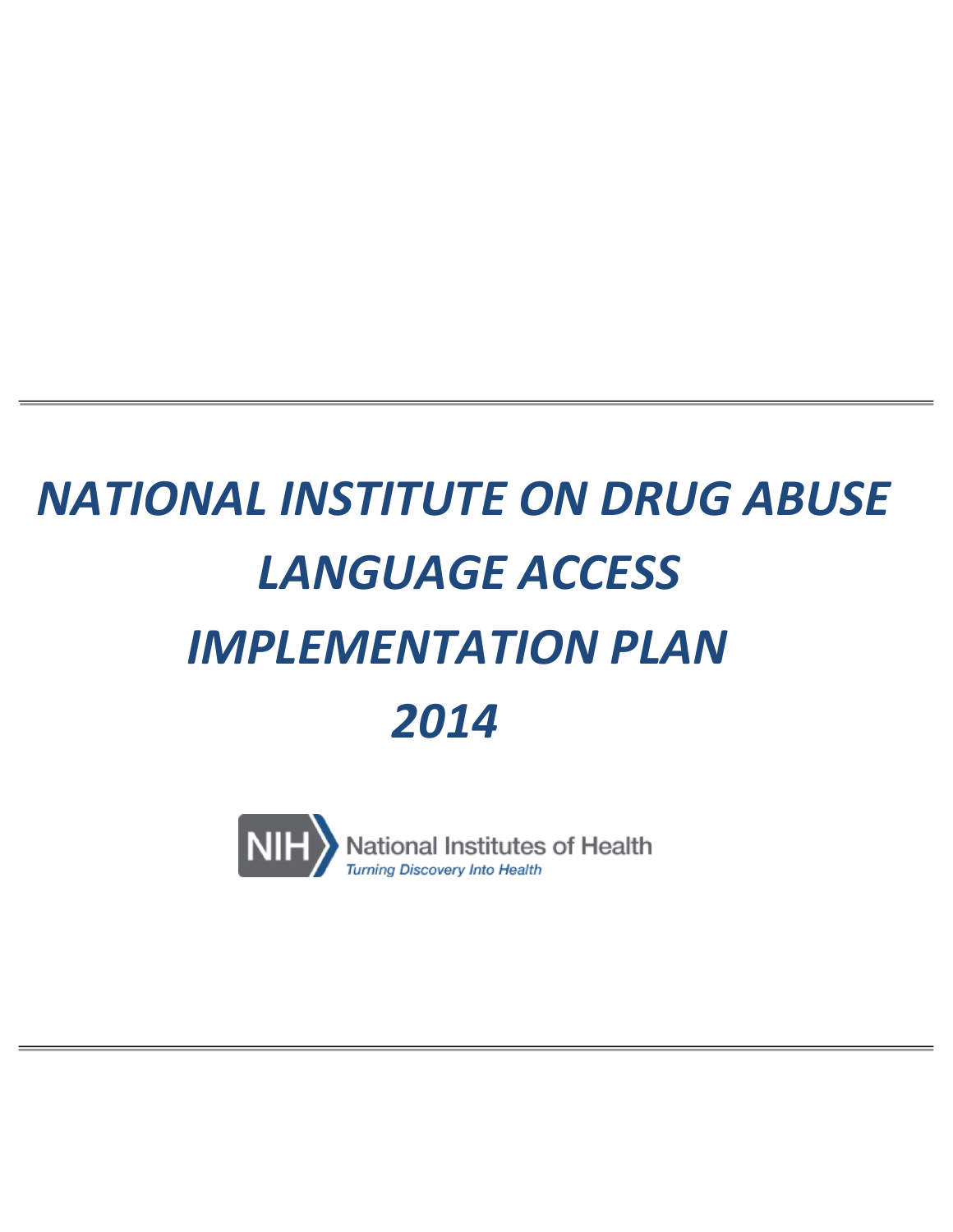# TABLE OF CONTENTS

| OVERVIEW OF INSTITUTE FUNCTION AND RELATIONSHIP TO LIMITED ENGLISH PROFICIENT INDIVIDUALS 2 |
|---------------------------------------------------------------------------------------------|
|                                                                                             |
|                                                                                             |
|                                                                                             |
|                                                                                             |
|                                                                                             |
|                                                                                             |
|                                                                                             |
|                                                                                             |
| ELEMENT 5: NOTIFICATION OF THE AVAILABILITY OF FREE LANGUAGE ASSISTANCE SERVICES 11         |
| ELEMENT 6: STAFF TRAINING ON THE PROVISION OF LANGUAGE ASSISTANCE SERVICES 12               |
|                                                                                             |
|                                                                                             |
|                                                                                             |
|                                                                                             |
|                                                                                             |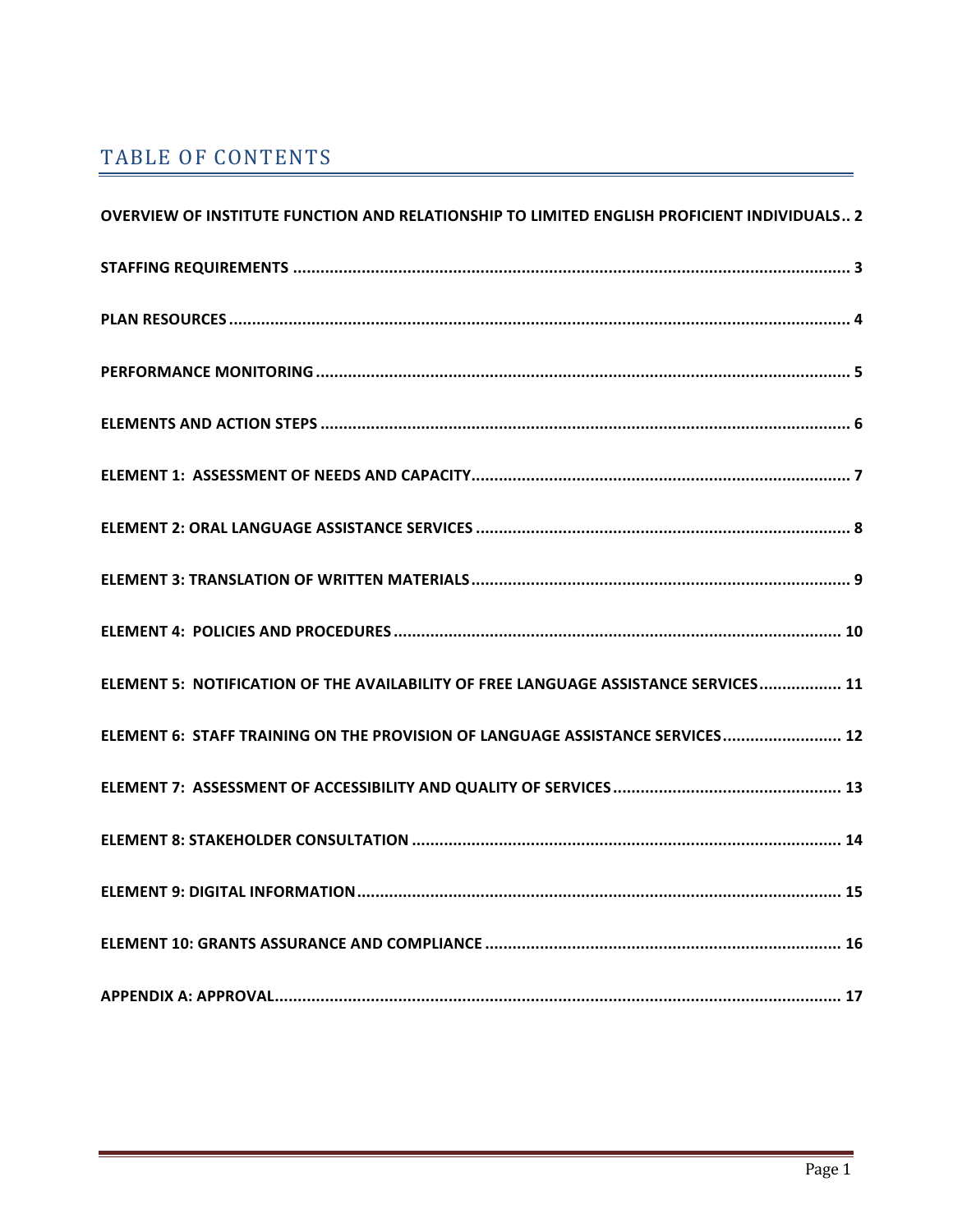The mission of the National Institute on Drug Abuse (NIDA) is to lead the Nation in bringing the power of science to bear on drug abuse and addiction.

This charge has two critical components. The first is the strategic support and conduct of research across a broad range of disciplines. The second is ensuring the rapid and effective dissemination and use of the results of that research to significantly improve prevention and treatment and to inform policy as it relates to drug abuse and addiction.

To accomplish this mission, we make every effort to ensure that the public has ready access to easily understandable information on the most current state of the science on the prevention and treatment of substance abuse and addiction. To ensure that this information is useful and used, we tailor our message to fit the needs of our wide variety of customers.

NIDA manages an expansive range of resources suitable for a variety of audiences: researchers, medical and health professionals, criminal justice professionals*,* patients and their families, parents, teachers, teens, children, and the general public. To maximize access and impact, we use plain language and adjust the reading level to the intended target population, based on guidelines set forth in the Plain Writing Act of 2010. In addition, we ensure all web materials are Section 508 compliant.

We make every effort to be culturally sensitive. All of our resources are available online and many are available in Spanish. We developed a brochure specifically for Latino audiences. Several years ago, NIDA launched its Easy-to-Read Drug Facts website which provides essential information in an easy to understand format in both English and Spanish. We also have numerous videos in English and Spanish.

Public inquiry responses are provided in English and, when possible, in Spanish – both orally and in writing. And the few times that we have received requests in other languages, we made every effort to accommodate the request. In several cases this has included granting permission for organizations in other countries to translate materials for their own use, using their own resources. To date, several NIDA publications have been translated into Spanish, Italian, Polish, and even Farsi.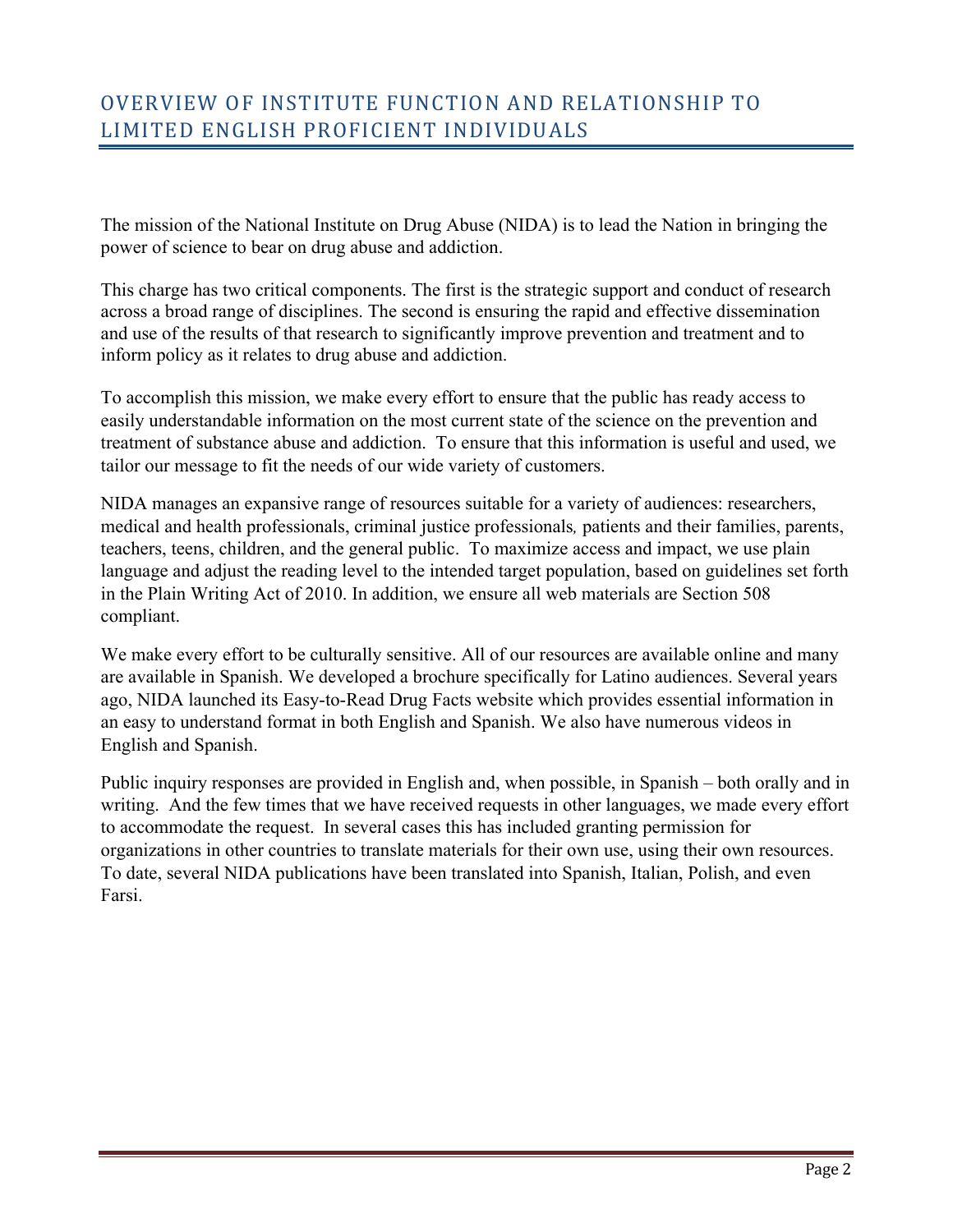| <b>Name</b>                             | <b>Title</b>                                                                                                       | <b>Description of Role</b><br>related to LAP<br>Implementation |  |
|-----------------------------------------|--------------------------------------------------------------------------------------------------------------------|----------------------------------------------------------------|--|
| Lanette Palmquist                       | Program Analyst, Office of                                                                                         | Chair, Language                                                |  |
|                                         | Science Policy and<br>Communications (OSPC)                                                                        | Access Plan (LAP)                                              |  |
| Jack Stein, Ph.D.                       | Director, Office of Science<br><b>Policy and Communications</b>                                                    | LAP member                                                     |  |
| Maureen Boyle, Ph.D.                    | Chief, Science Policy Branch,<br><b>OSPC</b>                                                                       | LAP member                                                     |  |
| Stephanie Older, J.D.                   | Deputy Chief, Public<br>Information and Liaison<br>Branch, OSPC                                                    | LAP member                                                     |  |
| Usha Charya                             | Project Officer, Office of<br>Science Policy and<br>Communications                                                 | LAP member                                                     |  |
| Gloria Dabbondanza                      | Program Analyst,<br>Administrative Management<br>Branch, Office of Management                                      | LAP member                                                     |  |
| Mary Pfeiffer, Ph.D., MLS,<br><b>MA</b> | Assistant Director, Office of<br><b>Education and Career</b><br>Development, Intramural<br><b>Research Program</b> | LAP member                                                     |  |

#### **National Institute on Drug Abuse Language Access Plan Committee Members**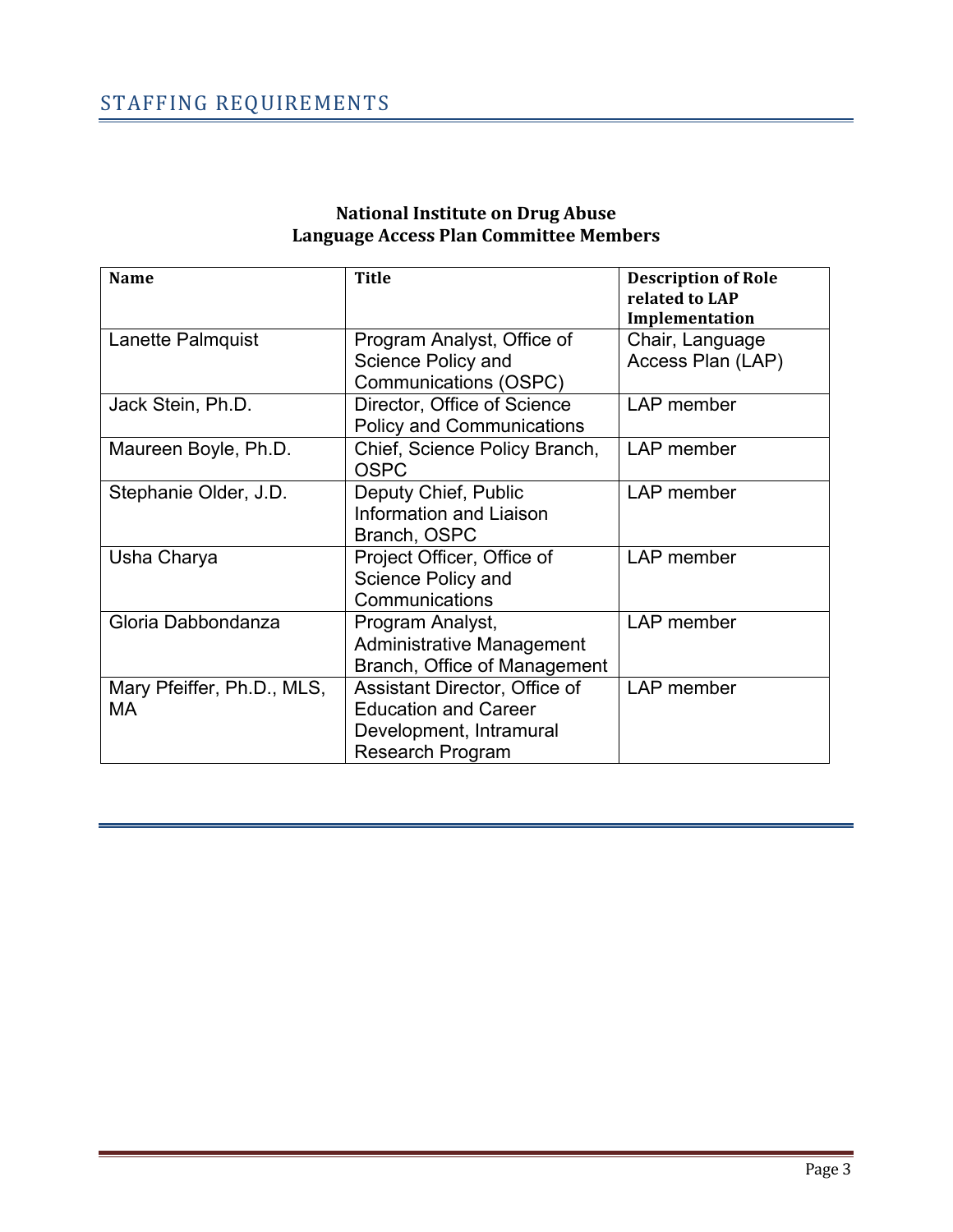# **Current language access budget expenditure:**

Currently, there is not a designated budget line for language access efforts therefore we are not able to report related budget expenditures. All language access activities have been conducted under existing general communication efforts based on need and available resources. 

# **Expected staffing requirements:**

Expected staffing requirements to implement Executive Order 13166 are approximately 3 hours of staff time/week (144 hrs/year) and 2.5 hours of contractor time/week (130 hrs/year). Special projects (i.e. translation of a new product) will require additional staff/contractor time and will be based on available time and resources.

# Funds needed for additional translation/interpretation services*:*

Funds needed for additional translation/interpretation services will be determined based on need and available resources, including any offered by the NIH Office of the Director (OD).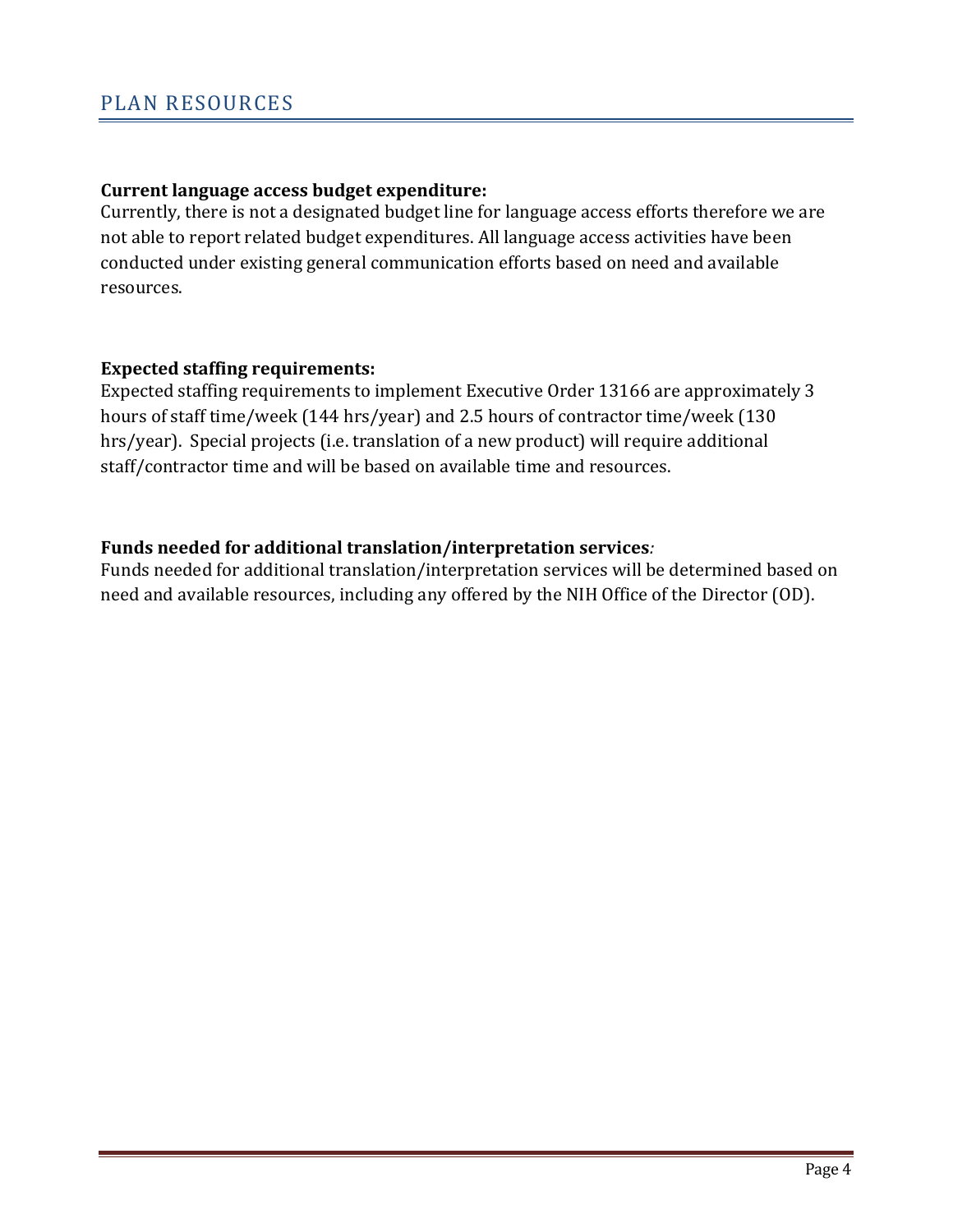The NIDA Language Access Plan (LAP) team will have responsibility for monitoring and evaluating the progress of the Implementation Plan. This will occur on a quarterly basis via review of progress updates provided by staff responsible for action items in the plan.

All action items will be assigned a measurable metric to determine level of completion and evaluate progress. A briefing of NIDA leadership on success of the LAP will be conducted on an annual basis prior to the end of the fiscal year.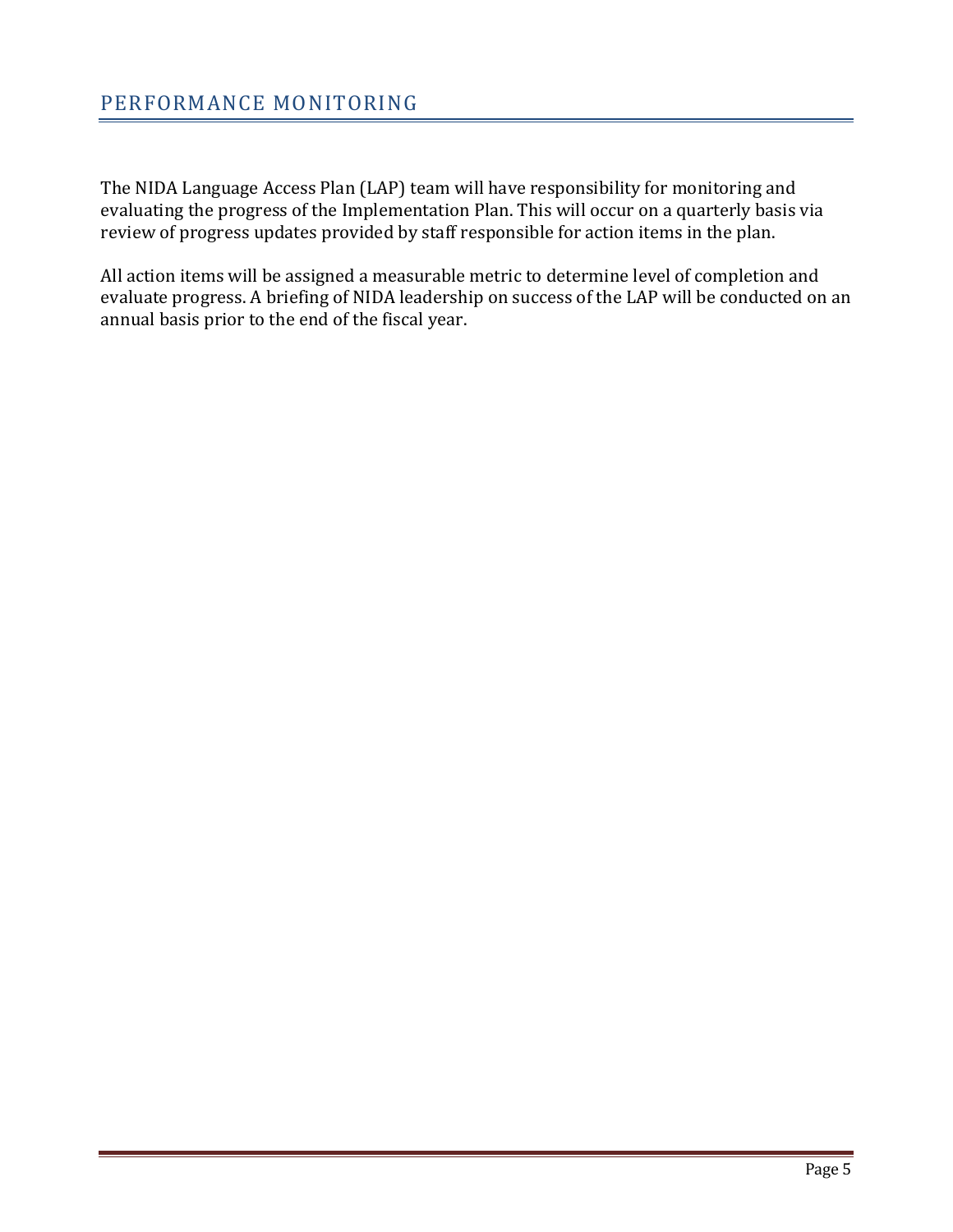The NIH Language Access Plan (LAP) is comprised of ten main elements. The NIH LAP identifies specific action steps that NIH ICs and OD subcomponents must take to implement the plan. These steps are critical to providing LEP individuals with meaningful access to NIH programs and activities. Use the NIH LAP as your guide to determine how to respond to each element in your Implementation Plan.

| <b>ELEMENT 1: Assessment of Needs and Capacity</b>                             |
|--------------------------------------------------------------------------------|
| <b>ELEMENT 2: Oral Language Assistance Services</b>                            |
| <b>ELEMENT 3: Translation of Written Materials</b>                             |
| <b>ELEMENT 4: Policies and Procedures</b>                                      |
| <b>ELEMENT 5: Notification of the Availability of Free Language Assistance</b> |
| <b>ELEMENT 6: Staff Training on the Provision of Language Assistance</b>       |
| <b>ELEMENT 7:</b> Assessment of the Accessibility and Quality of Services      |
| <b>ELEMENT 8: Stakeholder Consultation</b>                                     |
| <b>ELEMENT 9: Digital Information</b>                                          |
| <b>ELEMENT 10: Grant Assurance and Compliance</b>                              |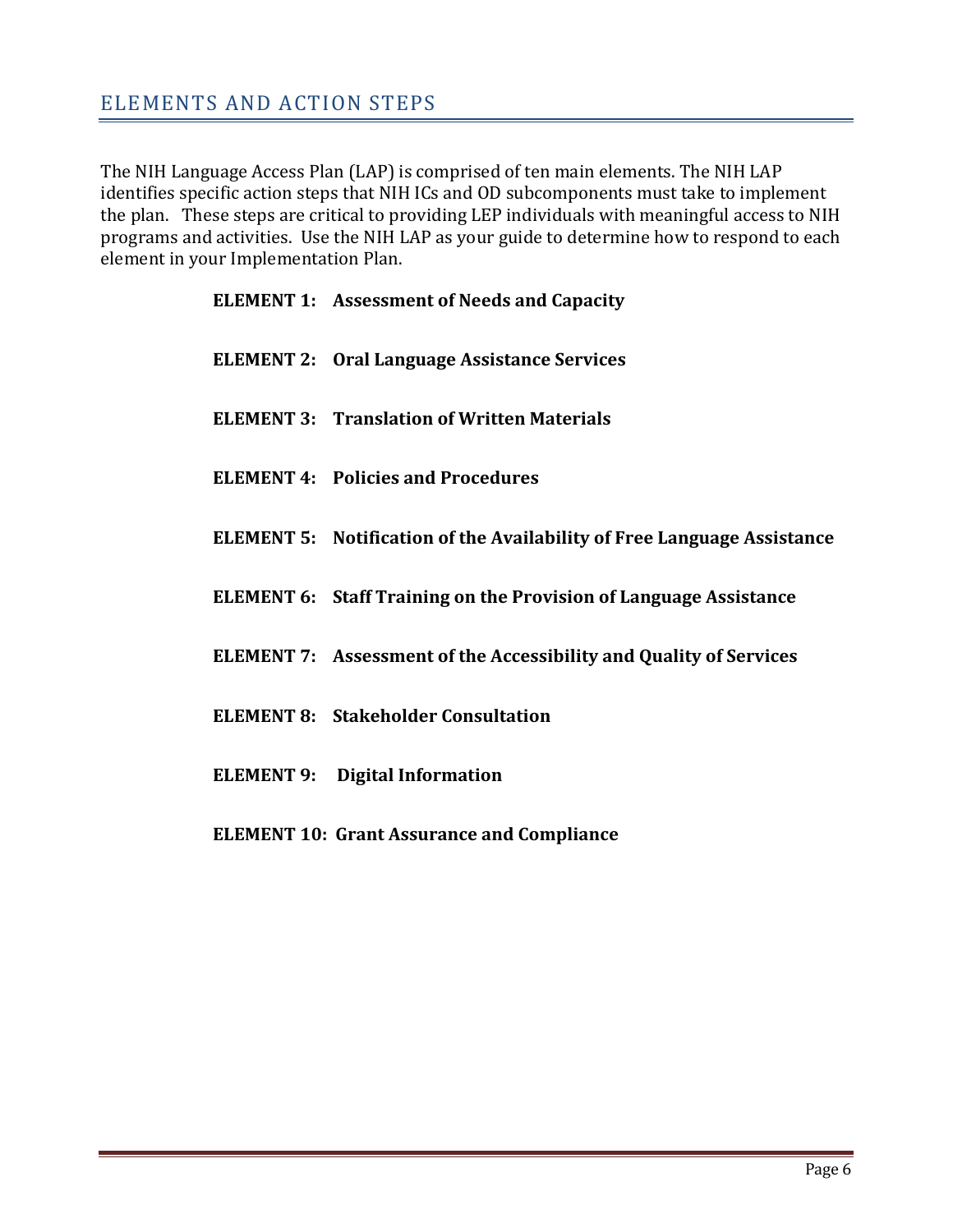- a. LAP Liaison appointed along with a LAP Committee consisting of representatives from the Office of Science Policy and Communications, Office of Management, and Intramural Research Program: April 2014
- b. Needs assessment completed utilizing the Language Access Assessment Checklist provided by the NIH EDI: May 2014
- c. Survey NIDA staff and contractors to develop a list of individuals qualified to serve as *ad hoc* interpreters for various languages: January 2015
- d. Identify needs by analyzing existing data sources on drug trends, conducting staff surveys, seeking input from constituent organizations, and tracking/analyzing public inquiry requests for language access services: June 2015
- e. Consider the feasibility and usefulness of issuing a Request for Information (RFI) to assess language access needs and strategies: May 2015
- f. Develop customer satisfaction questions to obtain feedback on services as regulations and budget allow: June 2016
- g. Share information about needs and capacity data with EDI and NIH Institutes and Centers (ICs) as appropriate: Ongoing
- h. Keep updated on EDI's research on new procedures and practices proven to enhance the provision of more efficient language assistance services and incorporate those practices whenever feasible: Ongoing
- i. Track and regularly report on NIDA's implementation and improvements of LEP policy and practices: Ongoing
- j. Conduct annual assessments to ensure that NIDA adheres to its language access policy directives, plans, and procedures to provide meaningful access to LEP persons: September 2015 & 2016

# **Cost estimate to implement:**

30 staff/contractor hours and budget resources as necessary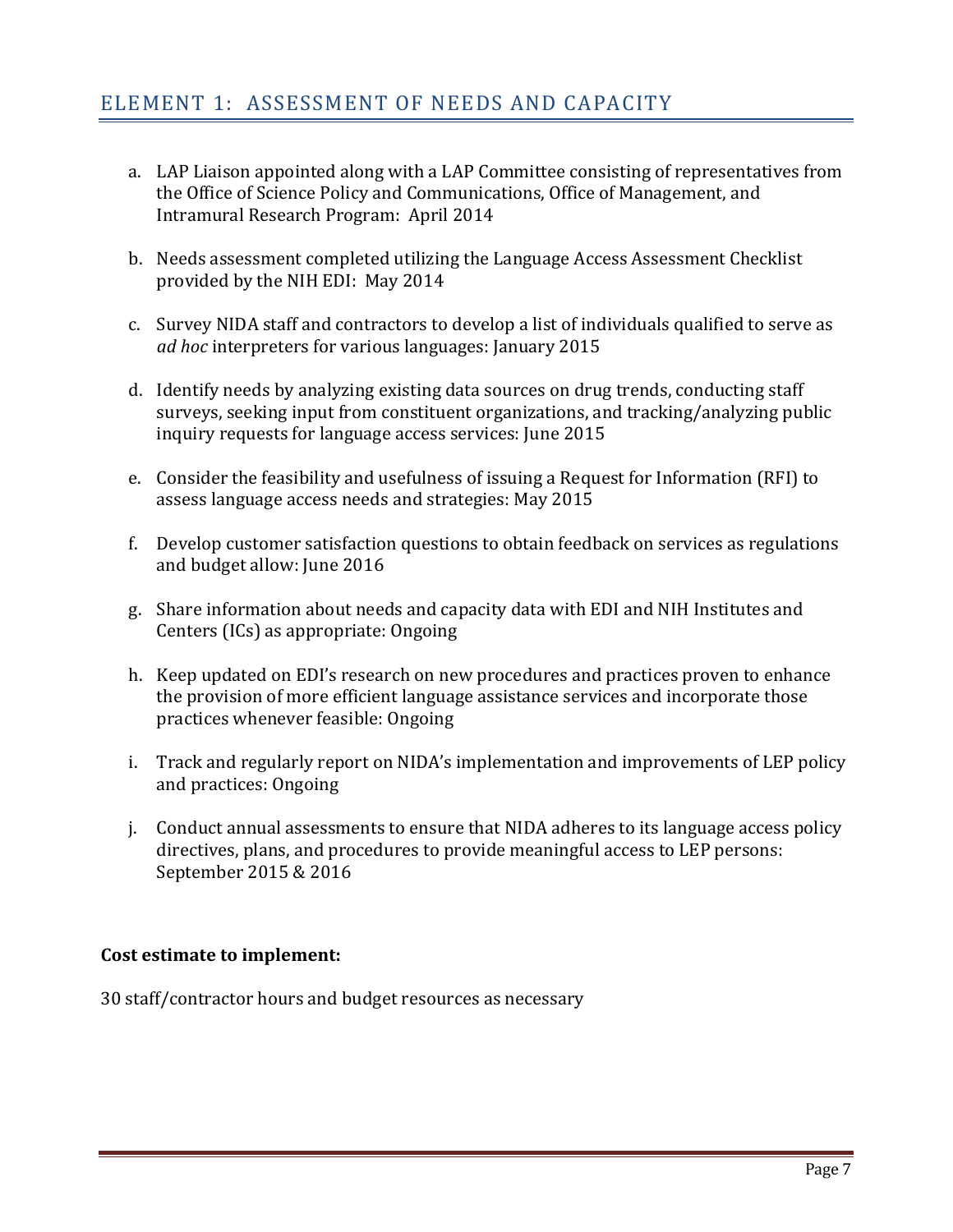NIH will provide oral language assistance services to help ensure meaningful access to LEP individuals, affording them an equal opportunity to participate in the services, activities, and programs administered by the NIH.

#### Description of services currently provided:

Most public inquiries are received via email or letter format. Oral requests for information received in languages other than English are handled on a case-by-case basis. If the request is in Spanish, NIDA attempts to offer Spanish-speaking staff (employees, contractors, Hispanic Association of Colleges and Universities (HACU) interns) to respond.

# **Identified gaps:**

Currently, there is not a formal system in place to provide oral language assistance services for LEP individuals.

# **Proposed implementation strategy:**

NIDA will develop a database consisting of program and contractor staff able to respond to requests for oral language assistance based on the major languages identified during the assessment phase (Element 1). We will also seek to identify resources available in the NIH community (e.g., NIH library) to expand our response options. The LAP Committee will serve as a conduit to access these resources. This information will then be organized into an online resource and incorporated into the overall implementation strategy for oral language assistance.

# **Action steps and estimated timeframe to full implementation**:

- a. Conduct survey of program and contractor staff: Jan 2015
- b. Identify other resources available from NIH: March 2015
- c. Compile information into online database and resource guide: April 2015
- d. Conduct orientation of all identified oral language assistance experts: June 2015
- e. Conduct pilot trial of system and refine accordingly: Sept 2015

# **Cost estimate to implement:**

40 staff/contractor hours and budget resources as necessary.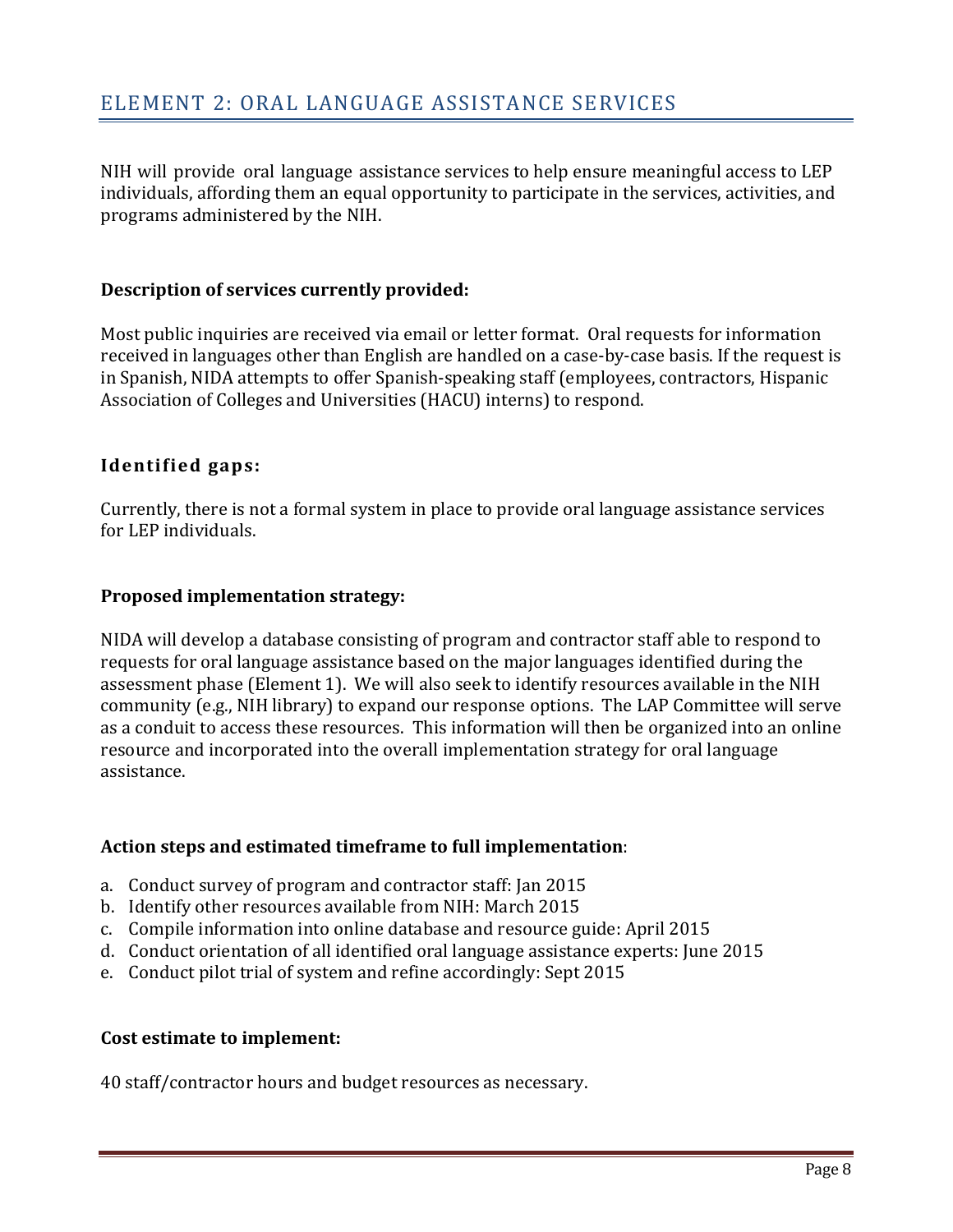NIH will identify, translate and make accessible in various formats (including print and electronic media) vital documents in languages other than English, in accordance with assessments of needs and capacity conducted under Element 1.

# **Description of services currently provided:**

NIDA has a long history of responding to the needs of Spanish-speaking audiences by providing translation of its most popular consumer-based educational materials. Translation of NIDA materials into other languages occurs on an *ad hoc* basis dependent on dissemination needs and available resources.

# **Identified gaps**

Consumer-based NIDA materials are only available in Spanish and English. No other languages are currently available.

# **Proposed implementation strategy:**

NIDA will continue to make available its current array of Spanish language materials. Based on information gleaned during the assessment phase (Element 1), we will identify what other languages may benefit from translation services. Based on available resources, NIDA will prioritize those materials slated for translation and initiate implementation.

# **Action steps and estimated timeframe to full implementation**:

- a. Review existing Spanish language materials and revise as needed: Feb 2015
- b. Identify languages of highest priority to consumers of NIDA services: June 2015
- c. Prioritize NIDA publications most in need of translation and in what languages: Aug 2015
- d. Determine resources to initiate translations: Sept 2015
- e. Ensure all relevant new contracts include potential translation services in their SOW: Sept 2015
- f. Post translated materials on NIDA website and promote via social media/other dissemination vehicles: June 2016

# **Cost Estimate to Implement:**

40 staff/contractor hours, dependent on results of needs assessment.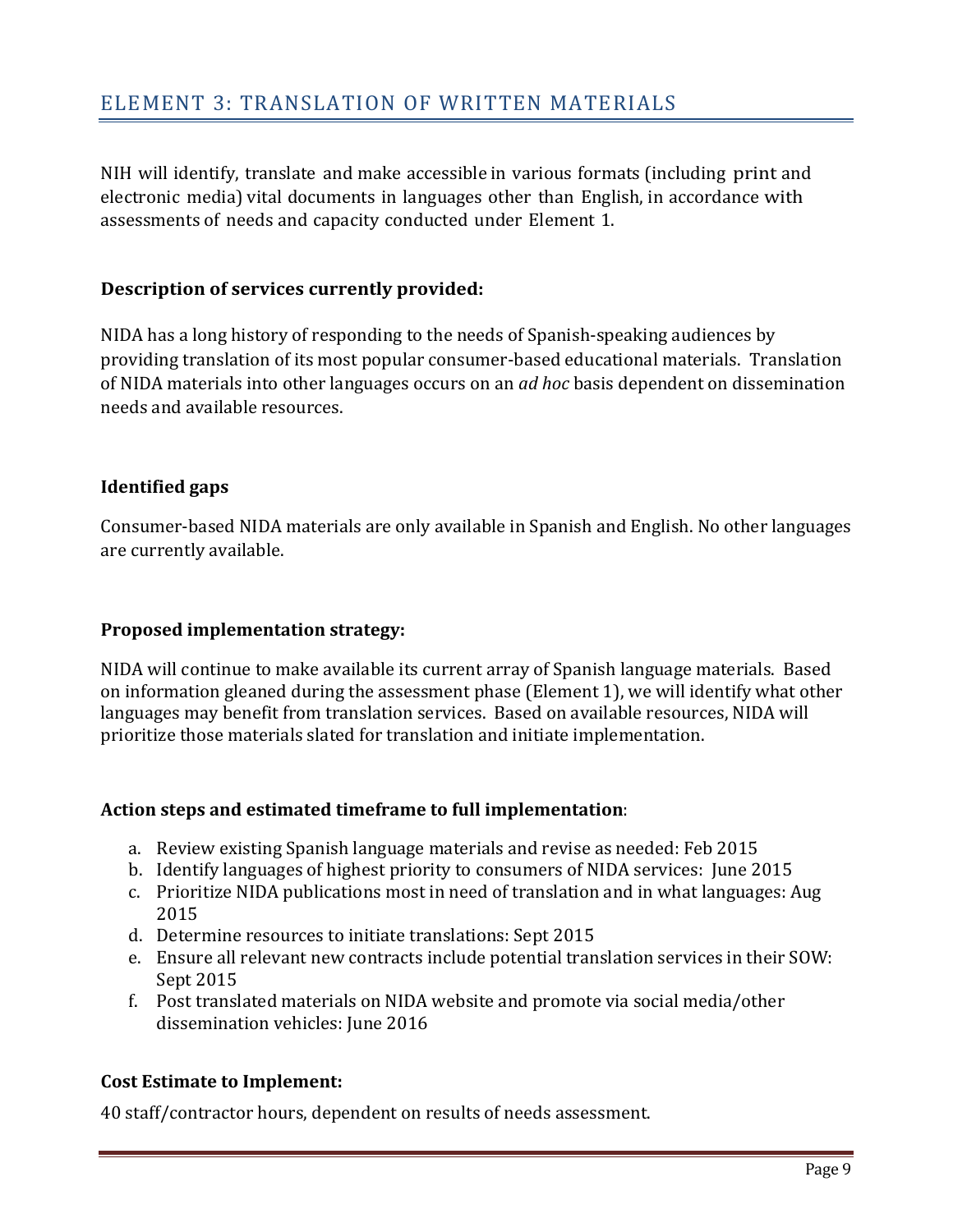# ELEMENT 4: POLICIES AND PROCEDURES

NIH will develop, implement and regularly update written policies and procedures that help ensure individuals with LEP have meaningful access to agency programs and activities.

#### **Description of services currently provided:**

No written policies regarding language assistance services currently exist at NIDA.

#### **Identified gaps:**

No written policies regarding language assistance services currently exist at NIDA.

#### **Proposed implementation strategy:**

Relying on the NIDA Language Access Implementation Plan, we will develop and maintain a written language access policy to include procedures for staff to follow for receiving and addressing language access concerns or complaints from customers with LEP. These guidance documents will be disseminated to staff and available on the NIDA Intranet and/or SharePoint site. 

#### **Action steps and estimated timeframe to full implementation**:

- a. NIDA's Administrative Management Branch and Management Analysis Branch will work with the Intramural Research Program and NIDA's LAP Committee and to create and disseminate policies to conform to the EO: April 2015
- b. NIDA's LAP Committee will develop a system for receiving, tracking and analyzing concerns or complaints from customers with LEP: April 2015
- c. Policies and procedures will be reviewed every 5 years or sooner if the need arises: September 2020

#### **Cost estimate to implement:**

40 staff/contractor hours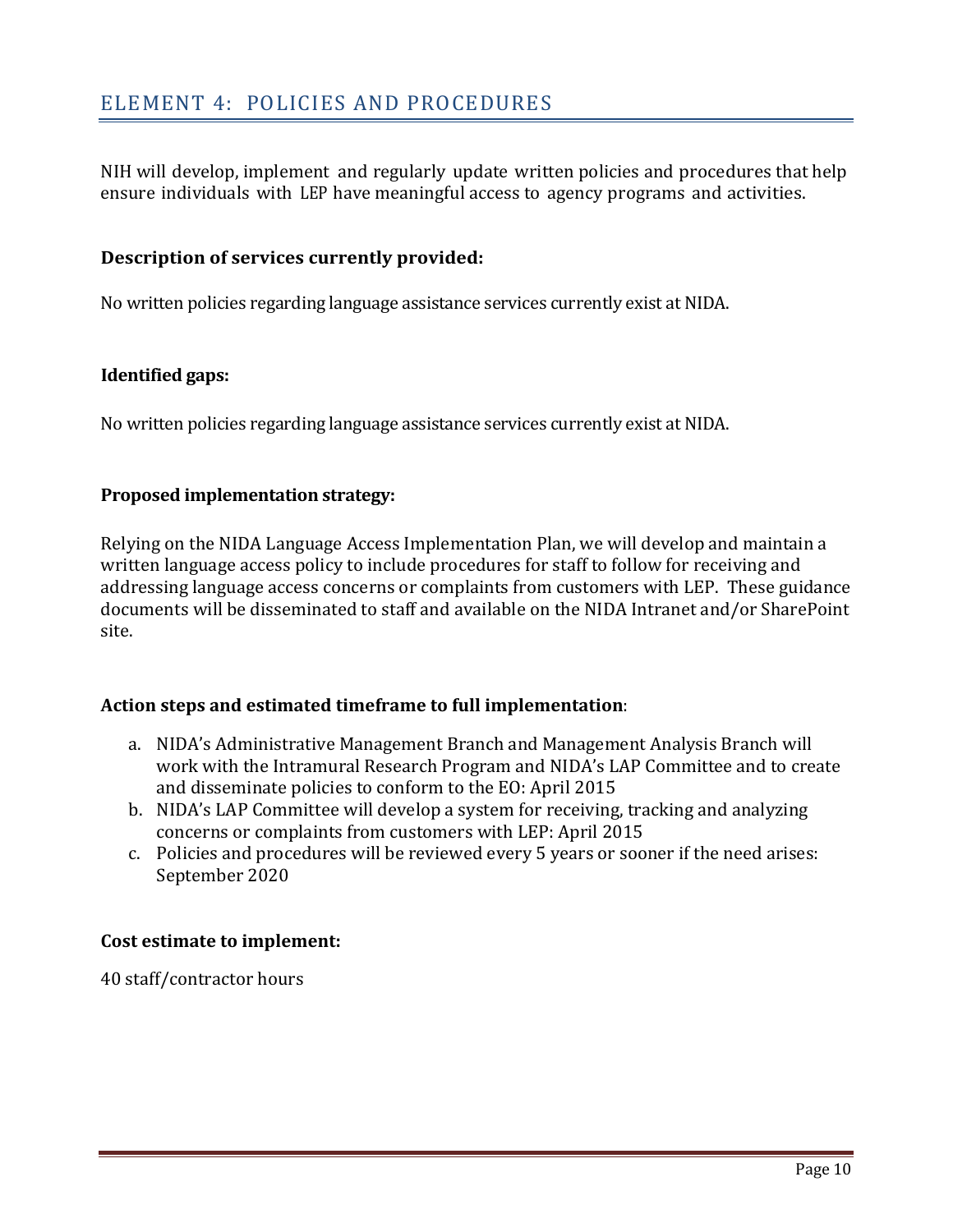# **Description of services currently provided:**

NIDA currently has a link at the top of every page on our website linking viewers to our Spanish language landing page. In addition, while reading an online document in English, a user can click on the Spanish language icon and it will redirect the user to the Spanish language version, if available.

# **Identified gaps:**

Currently, only Spanish language assistance is made available to consumers of NIDA services.

# **Proposed implementation strategy:**

Upon creation of language access resources beyond those in Spanish, NIDA will establish an LEP landing page linking to relevant resources made available free of charge. Information about these services will also be conveyed to NIDA's constituent database consisting of approximately 200 professional and consumer advocacy organizations. NIDA will also utilize its social media platforms to promote these services.

# **Action steps and estimated timeframe to full implementation**:

- a. Launch LEP landing page: January 2016
- b. Include information on available services in relevant publications: Feb 2016
- c. Issue announcement to constituent organizations: June 2016
- d. Promote services via social media platforms: July 2016

# **Cost estimate to implement:**

20 staff hours and budget resources as necessary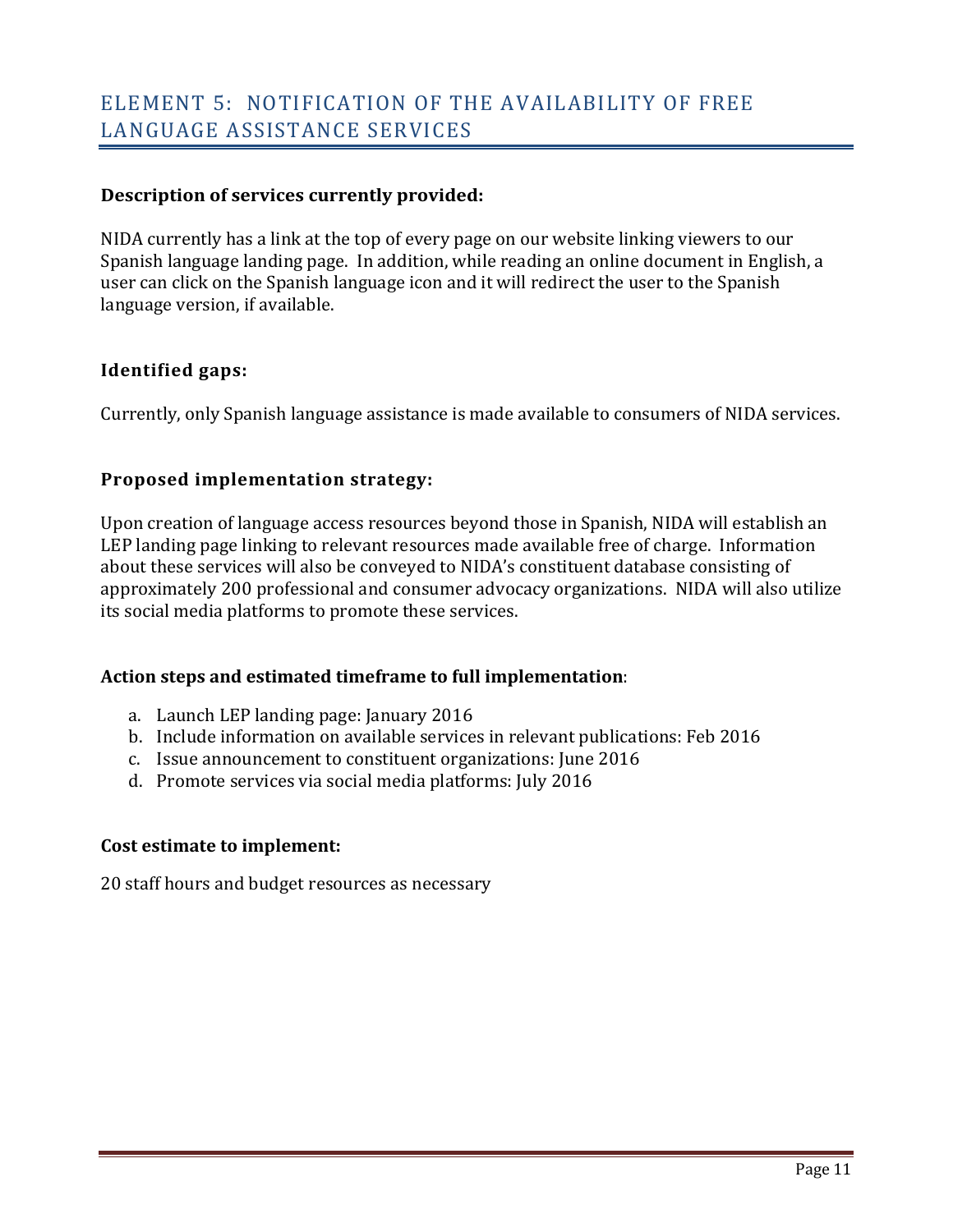NIH will provide employees with training, as necessary, to help ensure that appropriate staff understand and can implement the policies and procedures of the NIH Language Access Plan and each IC Implementation Plan.

# **Description of services currently provided:**

NIDA does not currently have a formal training plan to offer language access services.

#### **Identified gaps:**

NIDA does not currently have a formal training plan to offer language access services.

#### **Proposed strategy:**

NIDA will develop a comprehensive approach to train program and contractor staff in their respective roles and responsibilities to implement language access services. This will include attention to established policies and practices; monitoring and tracking services conducted; and evaluating success in responding to requests.

# Action steps and estimated timeframe to full implementation:

- a. Develop training plan: Sept 2015
- b. Brief NIDA senior staff on language access services and implementation plan: Oct 2015
- c. Schedule and conduct staff training: Nov 2015
- d. Assess staff skill in responding to language access requests: Sept 2016

#### **Cost estimate to implement:**

10 staff/contractor hours and budget resources as necessary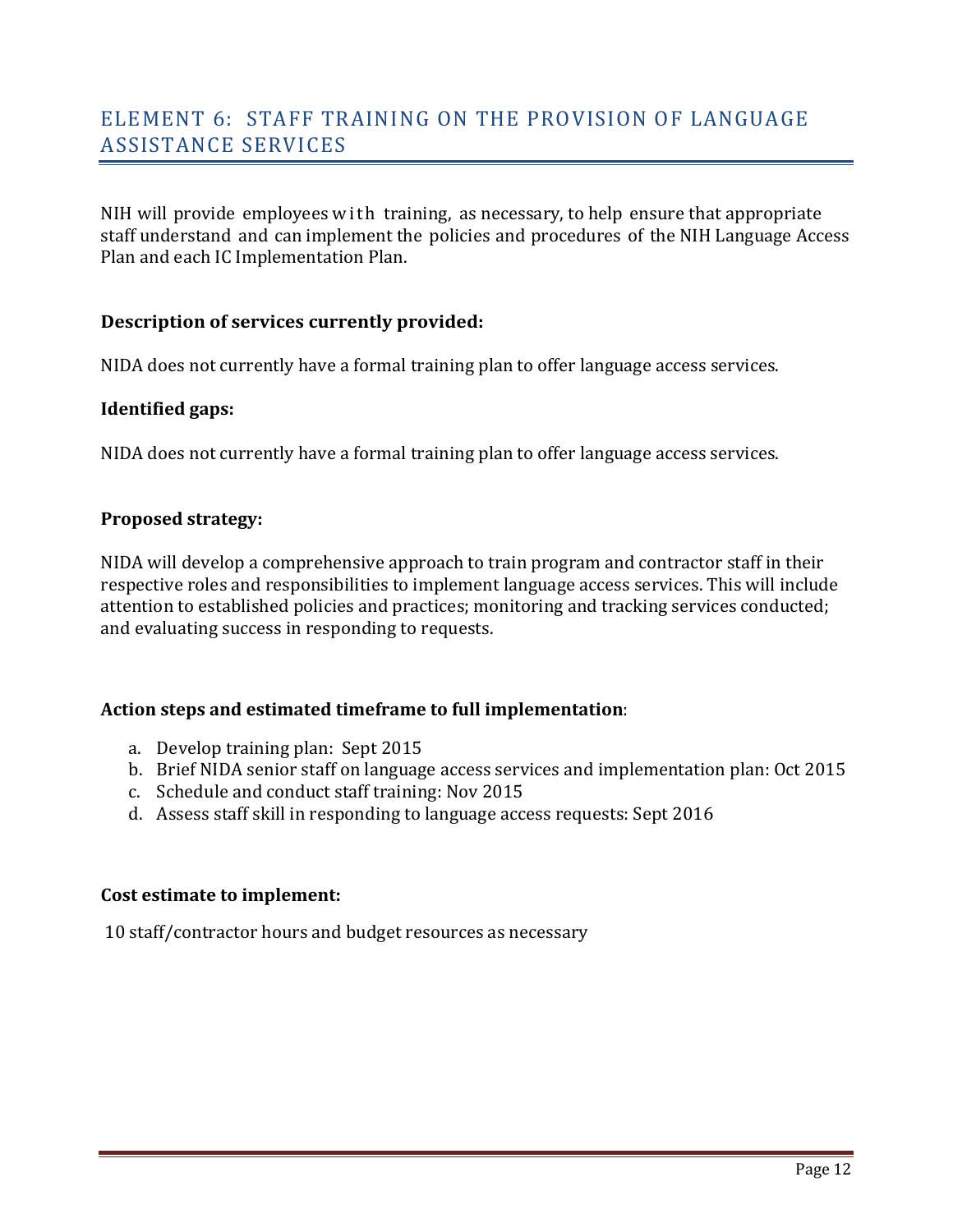# ELEMENT 7: ASSESSMENT OF ACCESSIBILITY AND OUALITY OF SERVICES

NIH will regularly assess the accessibility and quality of language assistance services for individuals with LEP. 

#### **Description of services currently provided:**

On a monthly basis, NIDA's Communication Office compiles detailed reports on requests for publications received and responses provided, including those in Spanish.

#### **Identified gaps:**

NIDA's monitoring of language access services is provided only for Spanish language requests. 

#### **Proposed implementation strategy:**

As access to languages in addition to Spanish are addressed, service requests and responses will be incorporated into the current tracking system.

#### **Action steps and estimated timeframe to full implementation**:

- a. Assess current tracking system for ways to enhance tracking of language access services: May 2015
- b. Revise tracking system accordingly: July 2015
- c. Implement tracking upon expansion of language access services: September 2015
- d. Identify and utilize any monitoring/evaluation tools provided via NIH: September 2015

#### **Cost estimate to implement:**

20 staff/contractor hours and incorporate expanded tracking into current contract requirements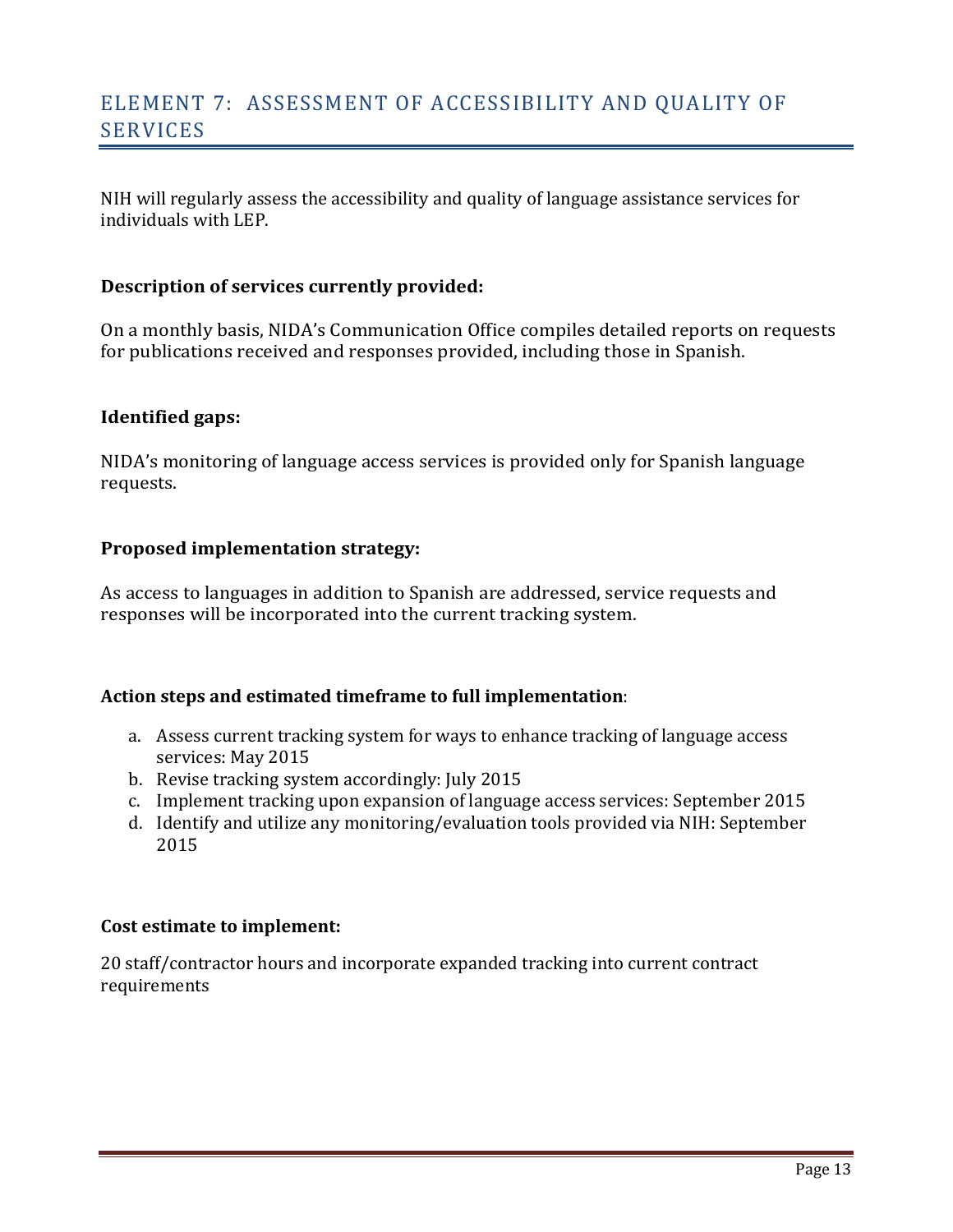NIH will consult external stakeholder communities to identify language assistance needs of individuals with LEP.

# **Description of services currently provided:**

NIDA maintains a database consisting of approximately 200 professional and advocacy organizations with an interest in substance abuse research, policy, and practice. Ongoing communication with these organizations provides a bi-directional opportunity to disseminate and receive information and feedback on NIDA services.

# **Identified gaps:**

NIDA does not formally request information from stakeholders on language access services.

# **Proposed implementation strategy:**

NIDA will build on its strong existing relationships with its Council and stakeholders to solicit information and insight regarding needed services. A number of stakeholder organizations specifically focus on international or ethnic groups that may benefit from language access services (e.g., the National Alliance for Hispanic Health, the National Asian Pacific American Families Against Substance Abuse, and the National Council of La Raza). We intend to take advantage of existing communication channels such as the NIDA Web site, social media platforms, and more traditional information dissemination mechanisms like *NIDA Notes* and *What's New at NIDA*. In addition, language access needs will be addressed during regular meetings held with constituent groups and during conferences in which NIDA participates.

# **Action steps and estimated timeframe to full implementation**:

- a. Present Language Access Implementation Plan to NIDA Advisory Council for feedback and suggestions: Feb 2015
- b. Promote Plan to NIDA constituent organizations: March 2015
- c. Consider issuing a Request for Information on language access needs: May 2015
- d. Incorporate language access discussions into stakeholder meetings and conferences: Ongoing

# **Cost estimate to implement:**

30 staff/contractor hours and budget resources as necessary.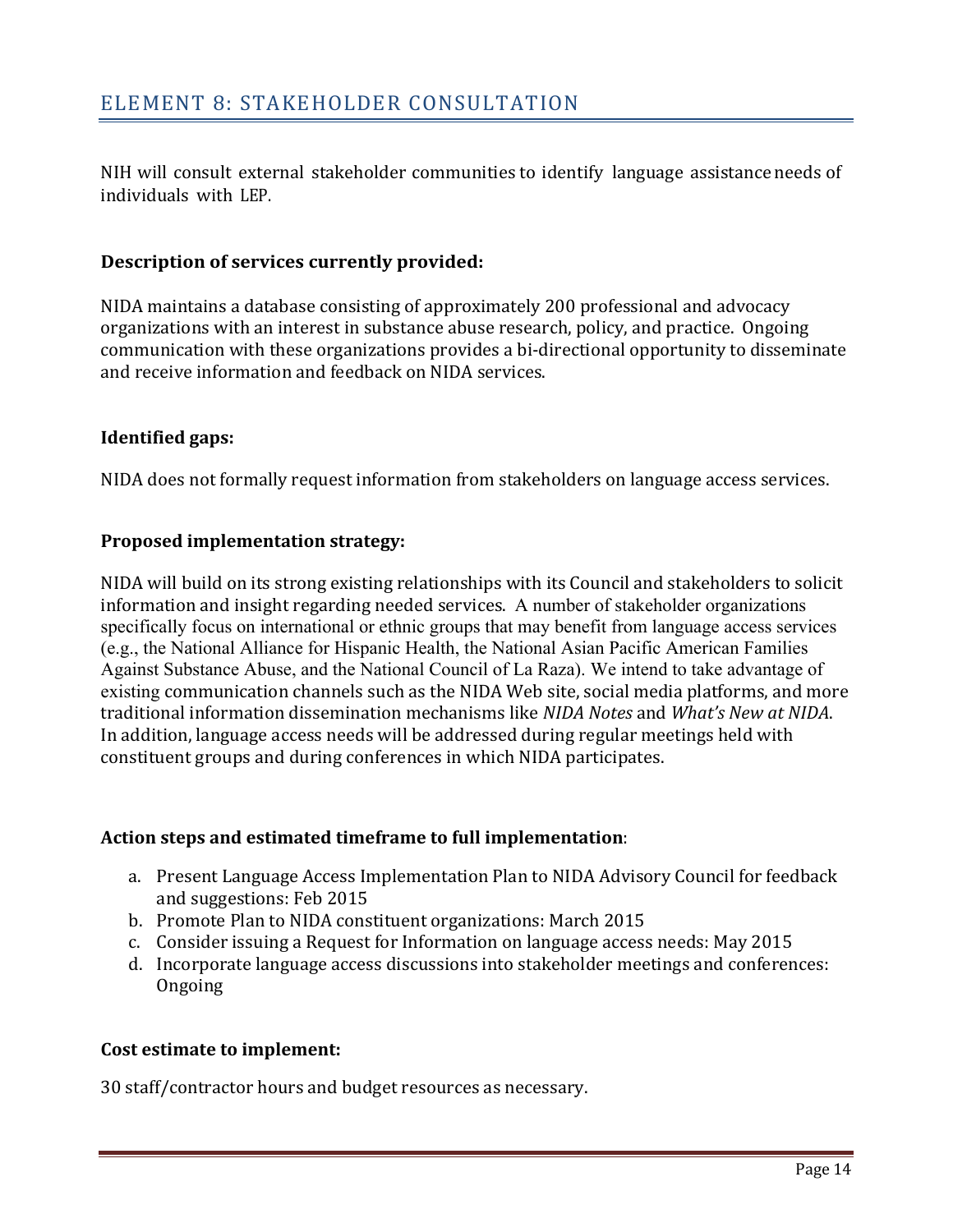NIH will develop and implement strategies to help ensure that digital information is accessible to LEP individuals.

# **Description of services currently provided:**

All of NIDA's current English and Spanish language materials are available online. NIDA's Main and Teen Websites have been developed with responsive design technology and are accessible via mobile devices. Spanish language information available on the Website is available via mobile and tablet devices. NIDA currently has a button at the top of every page on our website linking viewers to our Spanish language landing page. In addition, while reading an online document in English, a user can click on the Spanish language icon and it will redirect the user to the Spanish language version, if available.

# **Identified gaps:**

Information is only available in Spanish.

# **Proposed implementation strategy:**

As noted under Element 3, NIDA will continue to make available its current array of Spanish materials online. Also as noted in Element 3, based on information gleaned during the assessment phase (Element 1), we will identify what other languages may benefit from translation services. Based on available resources, NIDA will prioritize those materials slated for translation and initiate implementation, publishing the translated materials online and promoting them via social media and other means of dissemination.

# Action steps and estimated timeframe to full implementation:

NIDA will take the following steps: (per Element 3):

- a. Review existing Spanish language materials and revise, as needed: Feb 2015
- b. Identify languages of highest priority to consumers of NIDA services: June 2015
- c. Prioritize NIDA publications most in need of translation and in what languages: Aug 2015
- d. Determine resources to initiate translations: Sept 2015
- e. Launch LEP Landing Page: January 2016
- f. Post translated materials on NIDA website and promote via social media/other dissemination vehicles: June 2016

# **Cost estimate to implement:**

30 staff/contractor hours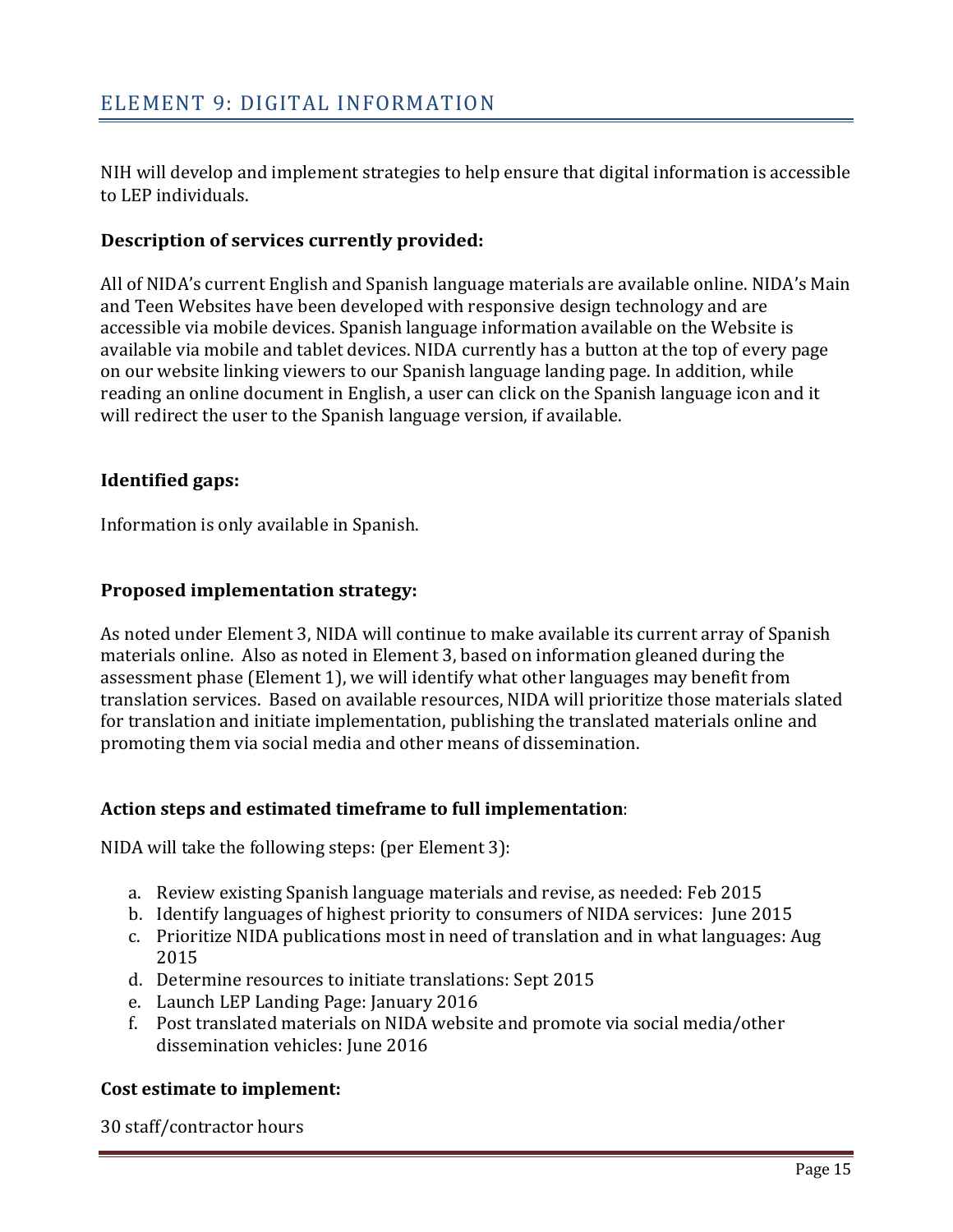NIH will help ensure that extramural grant recipients are aware of their obligations under Title VI of the Civil Rights Act of 1964 and implementing regulations, as well as applicable grants policies related to language access and program accessibility.

# **Description of services currently provided:**

An authorized official of an applicant institution seeking NIH grants must sign an HHS 690 Assurance of Compliance form (http://www.hhs.gov/forms/HHS690.pdf) with the HHS Office for Civil Rights, assuring that they will comply with federal civil rights laws including Title VI; however, Program Directors and/or Principal Investigators and their staffs may not be aware of, or fully understand their obligations.

# **Identified gaps:**

The Office of Equity Diversity and Inclusion (EDI) is working with the Office of Extramural Research (OER) to create an implementation Plan for Element 10.

# **Proposed strategy:**

EDI is working with OER to ensure that NIH grantees are aware of their obligations under Title VI of the Civil Rights Acts that prohibits discrimination on the basis of language ability.